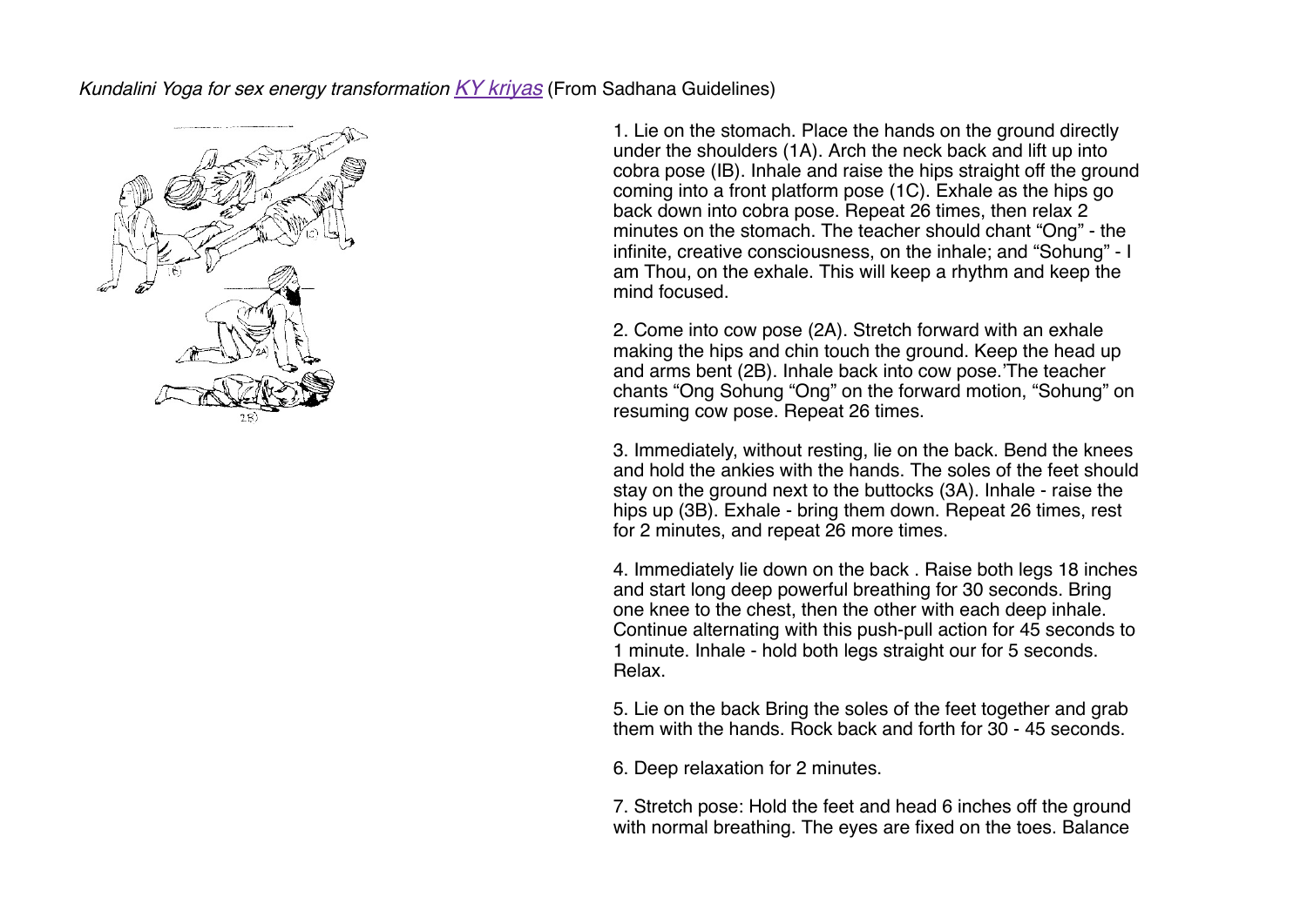

in this position and hold it, for up to 7 minutes. Inhale deeply, exhale hold the breath out and apply mul bhand. Hold the breath out as long as possible. Repeat the inhale, exhale, hold, and mul bhand 4 more times. Then relax down.

8. Completely relax for 5 minutes letting the energy circulate. Think of God and God consciousness. Feel unlimited. Then, lying on your back, repeat out loud: "**God and me, me and God, are one**" about 12 times, raising the pitch and volume frequently. Inhale deeply, hold for 15 seconds, then exhale. Start the chant again but very powerfully, Chant loudly from the solar plexus. The eyes should be closed. Do not feel shy. Inhale and exhale deeply eight times, then inhale holding the breath in and raise both legs 90° for 15 seconds. Exhale and relax.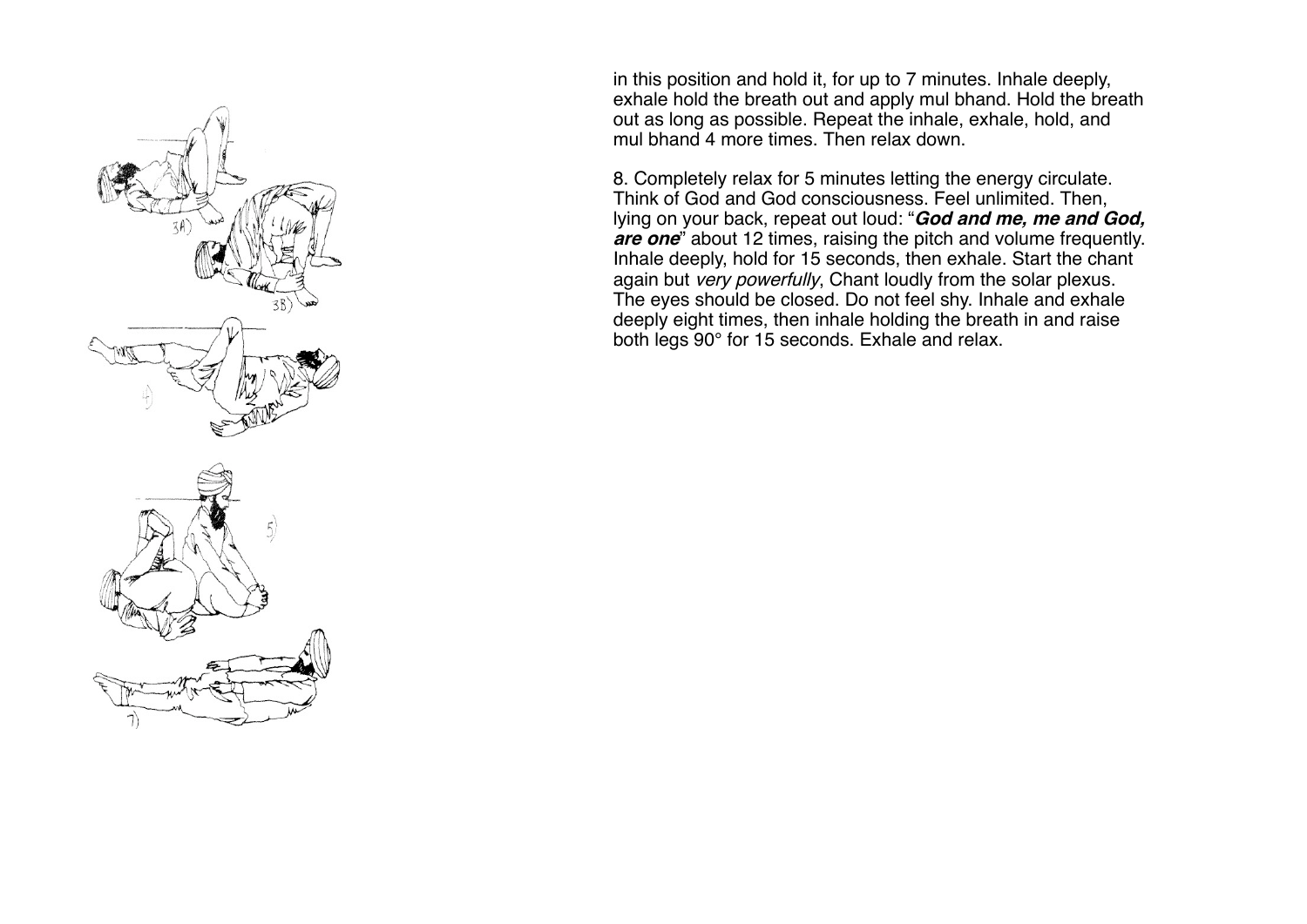



9. Sit in Sidhasana (perfect pose), or Sukasan (easy pose). Use the tip of the thumb and the tip of the little finger of one hand to close alternate nostrils. Inhale through the left nostril, exhale through the right. Meditate at the base of the spine and pull mul bhand. On the inhale, think "**Sat**", the Truth; on the exhale vibrate "**Nam**", the Identity or Name. Continue for 1 minute. Then begin breath of fire in through the left nostril, out through the right for 1 minute. Without a break, inhale and exhale through the left nostril only, moderately fast for about 15 seconds. Begin breath of fire through the left nostril for 15 seconds, then through the right nostril for 15 seconds. Then breathe 5 seconds through each nostril. Inhale through both nostrils and hold 5 seconds. Exhale, holding the breath out and mentally repeat "**Sat Nam**, making the sound follow an upward spiral through the spine for 30 seconds. Then visualize the "**Sat**" going down both sides of the spine entering the base of the spine and "**Nam**" rising up the middle of the spine. Hold the mind against every other thing and concentrate. NOW is the time, Inhale deeply. Exhale. Repeat the mental meditation one more time.

## 10. Chant "**Ek Ong Kar Sat Nam Sat Nam Siri Wha Guru**" in the following manner:



When chanting "**Sat Nam**" and "**Guru**," applv and release mul bhand. Gradually the mul bhand will become so strong and